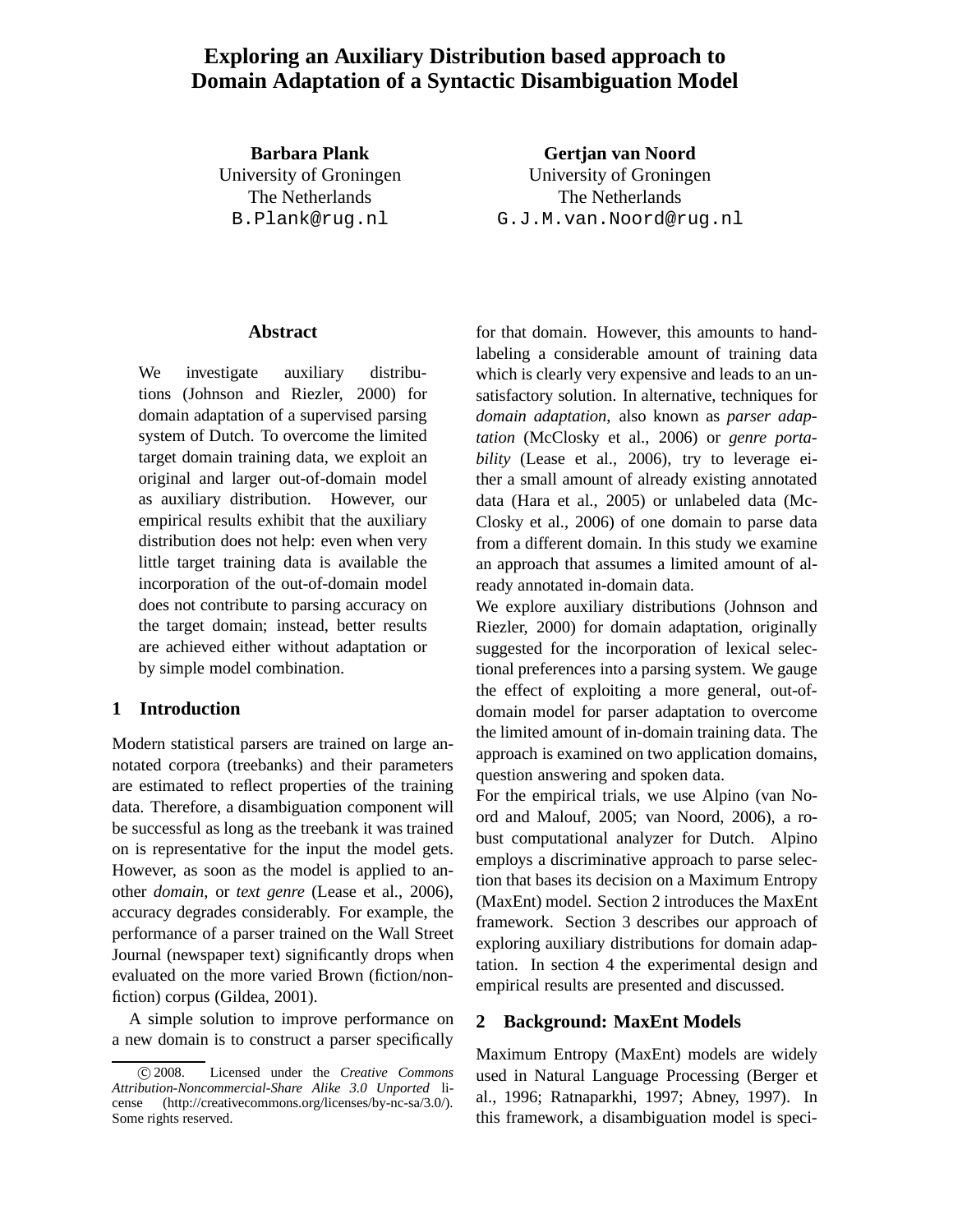fied by a set of feature functions describing properties of the data, together with their associated weights. The weights are learned during the training procedure so that their estimated value determines the contribution of each feature. In the task of parsing, features appearing in correct parses are given increasing weight, while features in incorrect parses are given decreasing weight. Once a model is trained, it can be applied to parse selection that chooses the parse with the highest sum of feature weights.

During the training procedure, the weights vector is estimated to best fit the training data. In more detail, given  $m$  features with their corresponding empirical expectation  $E_{\tilde{p}}[f_i]$  and a default model  $q_0$ , we seek a model p that has minimum Kullback-Leibler (KL) divergence from the default model  $q_0$ , subject to the expected-value constraints:  $E_p[f_j] = E_{\tilde{p}}[f_j]$ , where  $j \in 1, ..., m$ .

In MaxEnt estimation, the default model  $q_0$  is often only implicit (Velldal and Oepen, 2005) and not stated in the model equation, since the model is assumed to be uniform (e.g. the constant function  $\frac{1}{\Omega(s)}$  for sentence s, where  $\Omega(s)$  is the set of parse trees associated with  $s$ ). Thus, we seek the model with minimum KL divergence from the uniform distribution, which means we search model p with maximum entropy (uncertainty) subject to given constraints (Abney, 1997).

In alternative, if  $q_0$  is not uniform then p is called a *minimum divergence model* (according to (Berger and Printz, 1998)). In the statistical parsing literature, the default model  $q_0$  that can be used to incorporate prior knowledge is also referred to as base model (Berger and Printz, 1998), default or reference distribution (Hara et al., 2005; Johnson et al., 1999; Velldal and Oepen, 2005).

The solution to the estimation problem of finding distribution  $p$ , that satisfies the expectedvalue constraints and minimally diverges from  $q_0$ , has been shown to take a specific parametric form (Berger and Printz, 1998):

$$
p_{\theta}(\omega, s) = \frac{1}{Z_{\theta}} q_0 exp^{\sum_{j=1}^{m} \theta_j f_j(\omega)}
$$
 (1)

with  $m$  feature functions,  $s$  being the input sentence,  $\omega$  a corresponding parse tree, and  $Z_{\theta}$  the normalization equation:

$$
Z_{\theta} = \sum_{\omega' \in \Omega} q_0 exp^{\sum_{j=1}^m \theta_j f_j(\omega')} \tag{2}
$$

Since the sum in equation 2 ranges over all possible parse trees  $\omega' \in \Omega$  admitted by the grammar, calculating the normalization constant renders the estimation process expensive or even intractable (Johnson et al., 1999). To tackle this problem, Johnson et al. (1999) redefine the estimation procedure by considering the conditional rather than the joint probability.

$$
P_{\theta}(\omega|s) = \frac{1}{Z_{\theta}} q_0 exp^{\sum_{j=1}^{m} \theta_j f_j(\omega)}
$$
(3)

with  $Z_{\theta}$  as in equation 2, but instead, summing over  $\omega' \in \Omega(s)$ , where  $\Omega(s)$  is the set of parse trees associated with sentence s. Thus, the probability of a parse tree is estimated by summing only over the possible parses of a specific sentence.

Still, calculating  $\Omega(s)$  is computationally very expensive (Osborne, 2000), because the number of parses is in the worst case exponential with respect to sentence length. Therefore, Osborne (2000) proposes a solution based on *informative samples*. He shows that is suffices to train on an informative subset of available training data to accurately estimate the model parameters. Alpino implements the Osborne-style approach to Maximum Entropy parsing. The standard version of the Alpino parser is trained on the Alpino newspaper Treebank (van Noord, 2006).

## **3 Exploring auxiliary distributions for domain adaptation**

### **3.1 Auxiliary distributions**

Auxiliary distributions (Johnson and Riezler, 2000) offer the possibility to incorporate information from additional sources into a MaxEnt Model. In more detail, auxiliary distributions are integrated by considering the logarithm of the probability given by an auxiliary distribution as an additional, real-valued feature. More formally, given  $k$ auxiliary distributions  $Q_i(\omega)$ , then k new *auxiliary features*  $f_{m+1},..., f_{m+k}$  are added such that

$$
f_{m+i}(\omega) = \log Q_i(\omega) \tag{4}
$$

where  $Q_i(\omega)$  do not need to be proper probability distributions, however they must strictly be positive  $\forall \omega \in \Omega$  (Johnson and Riezler, 2000).

The auxiliary distributions resemble a reference distribution, but instead of considering a single reference distribution they have the advantage that several auxiliary distributions can be integrated and weighted against each other. John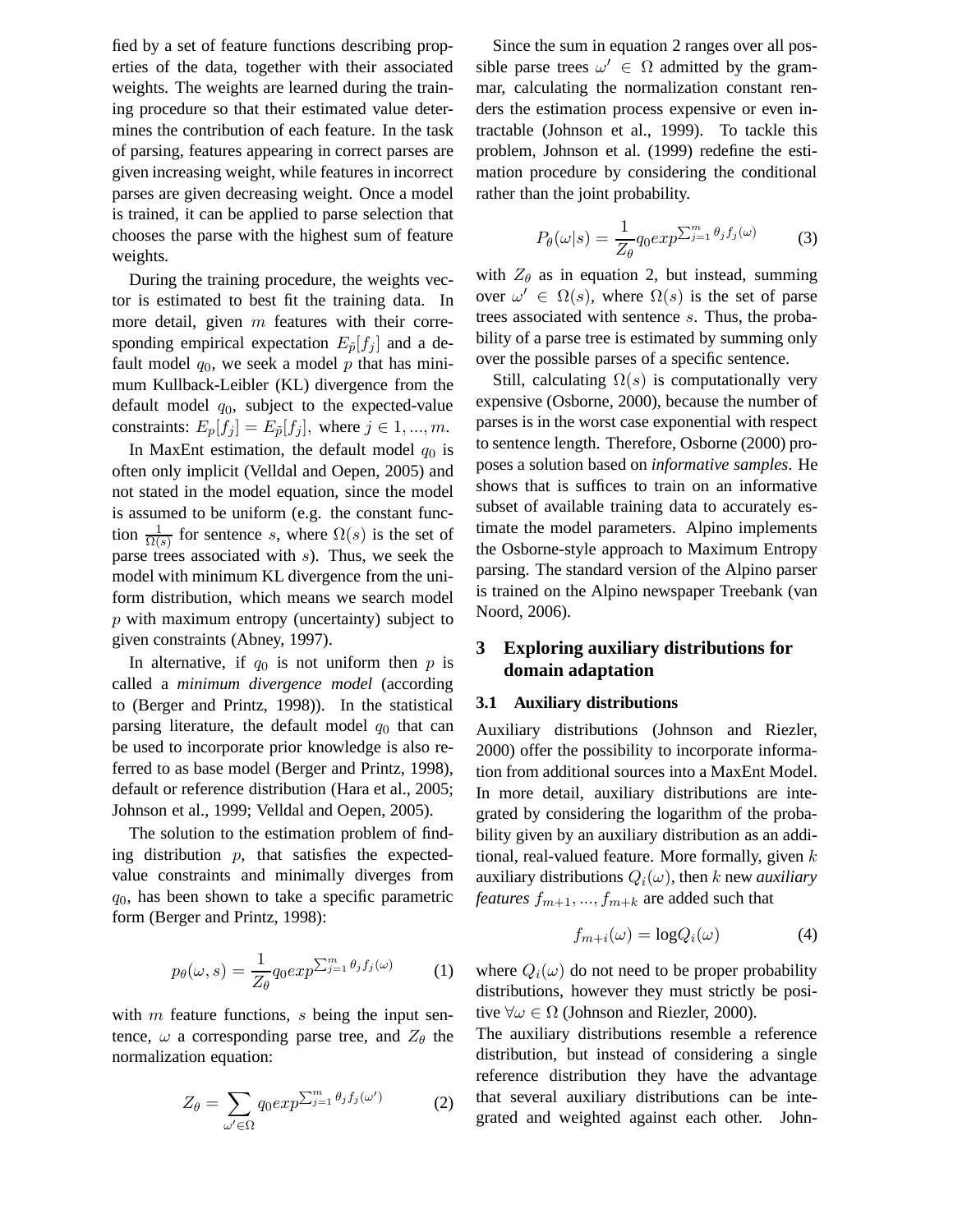son establishes the following equivalence between the two (Johnson and Riezler, 2000; Velldal and Oepen, 2005):

$$
Q(\omega) = \prod_{i=1}^{k} Q_i(\omega)^{\theta_{m+i}} \tag{5}
$$

where  $Q(\omega)$  is the reference distribution and  $Q_i(\omega)$  is an auxiliary distribution. Hence, the contribution of each auxiliary distribution is regulated through the estimated feature weight. In general, a model that includes  $k$  auxiliary features as given in equation (4) takes the following form (Johnson and Riezler, 2000):

$$
P_{\theta}(\omega|s) = \frac{\prod_{i=1}^{k} Q_i(\omega)^{\theta_{m+i}}}{Z_{\theta}} exp^{\sum_{j=1}^{m} \theta_j f_j(\omega)}
$$
(6)

Due to the equivalence relation in equation (5) we can restate the equation to explicitly show that auxiliary distributions are additional features<sup>1</sup>.

$$
P_{\theta}(\omega|s) = \frac{\prod_{i=1}^{k} \left[ exp^{f_{m+i}(\omega)} \right]^{\theta_{m+i}}}{Z_{\theta}} exp^{\sum_{j=1}^{m} \theta_{j} f_{j}(\omega)}
$$
\n(7)

$$
=\frac{1}{Z_{\theta}}\prod_{i=1}^{k}exp^{f_{m+i(\omega)}*\theta_{m+i}}exp^{\sum_{j=1}^{m}\theta_{j}f_{j}(\omega)}\qquad(8)
$$

$$
=\frac{1}{Z_{\theta}}exp^{\sum_{i=1}^{k}f_{m+i(\omega)}*\theta_{m+i}}exp^{\sum_{j=1}^{m}\theta_{j}f_{j}(\omega)}
$$
\n(9)

$$
= \frac{1}{Z_{\theta}} exp^{\sum_{j=1}^{m+k} \theta_j f_j(\omega)}
$$
  
with  $f_j(\omega) = logQ(\omega)$  for  $m < j \le (m+k)$  (10)

#### **3.2 Auxiliary distributions for adaptation**

While (Johnson and Riezler, 2000; van Noord, 2007) focus on incorporating several auxiliary distributions for lexical selectional preferences, in this study we explore auxiliary distributions for domain adaptation.

We exploit the information of the more general model, estimated from a larger, out-of-domain treebank, for parsing data from a particular target domain, where only a small amount of training data is available. A related study is Hara et al. (2005). While they also assume a limited amount of in-domain training data, their approach

differs from ours in that they incorporate an original model as a reference distribution, and their estimation procedure is based on parse forests (Hara et al., 2005; van Noord, 2006), rather than informative samples. In this study, we want to gauge the effect of auxiliary distributions, which have the advantage that the contribution of the additional source is regulated.

More specifically, we extend the target model to include (besides the original integer-valued features) one additional real-valued feature  $(k=1)^2$ . Its value is defined to be the negative logarithm of the conditional probability given by  $OUT$ , the original, out-of-domain, Alpino model. Hence, the general model is 'merged' into a single auxiliary feature:

$$
f_{m+1} = -logP_{OUT}(\omega|s)
$$
 (11)

The parameter of the new feature is estimated using the same estimation procedure as for the remaining model parameters. Intuitively, our auxiliary feature models dispreferences of the general model for certain parse trees. When the Alpino model assigns a high probability to a parse candidate, the auxiliary feature value will be small, close to zero. In contrast, a low probability parse tree in the general model gets a higher feature value. Together with the estimated feature weight expected to be negative, this has the effect that a low probability parse in the Alpino model will reduce the probability of a parse in the target domain.

#### **3.3 Model combination**

In this section we sketch an alternative approach where we keep only two features under the Max-Ent framework: one is the log probability assigned by the out-domain model, the other the log probability assigned by the in-domain model:

$$
f_1 = -logP_{OUT}(\omega|s), f_2 = -logP_{IN}(\omega|s)
$$

The contribution of each feature is again scaled through the estimated feature weights  $\theta_1, \theta_2$ .

We can see this as a simple instantiation of *model combination*. In alternative, *data combination* is a domain adaptation method where IN and OUTdomain data is simply concatenated and a new model trained on the union of data. A potential and well known disadvantage of data combination is that the usually larger amount of out-domain data

<sup>&</sup>lt;sup>1</sup>Note that the step from equation (6) to (7) holds by restating equation (4) as  $Q_i(\omega) = exp^{f_{m+i}(\omega)}$ 

<sup>&</sup>lt;sup>2</sup>Or alternatively,  $k \ge 1$  (see section 4.3.1).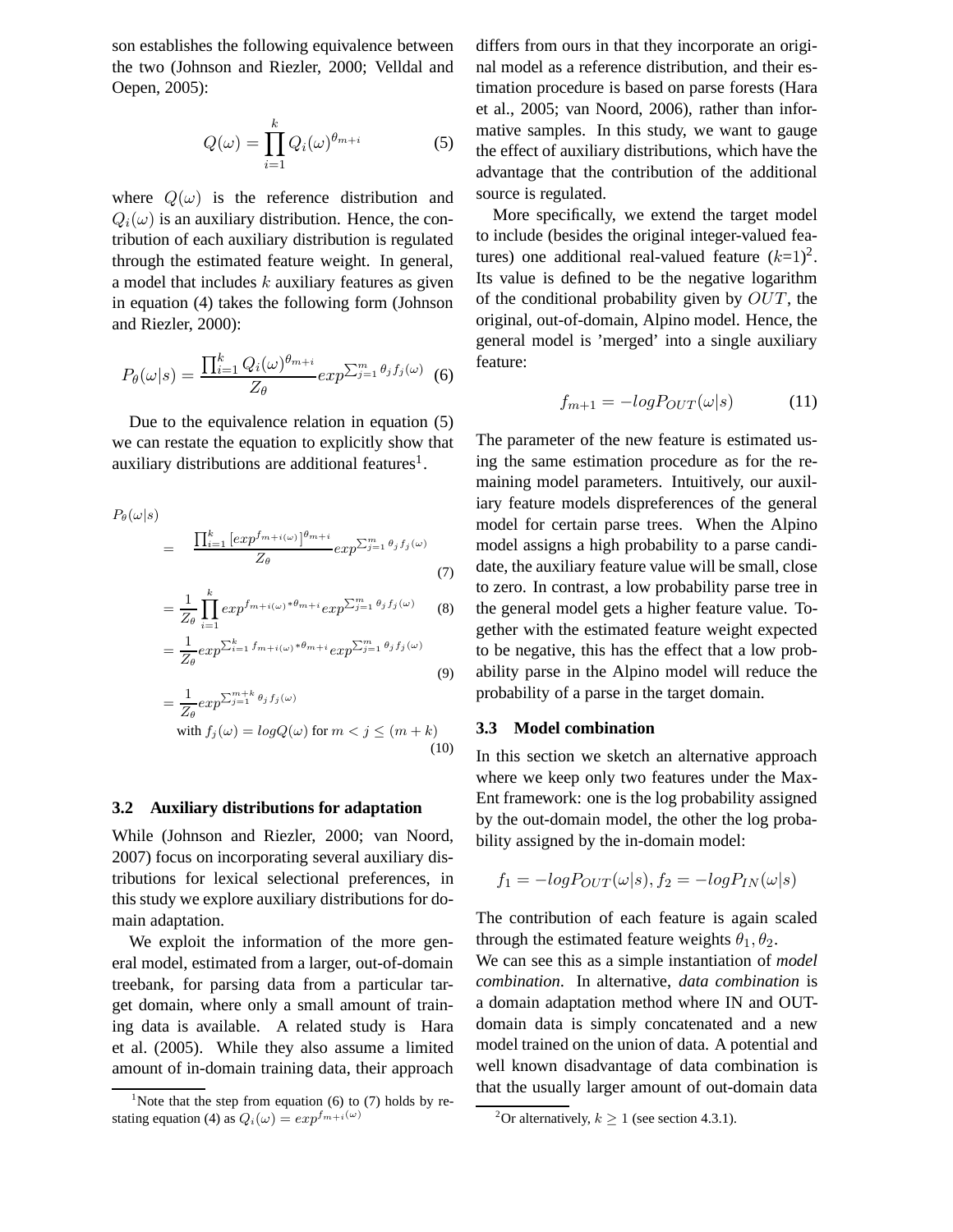'overwhelms' the small amount of in-domain data. Instead, Model combination interpolates the two *models* in a linear fashion by scaling their contribution. Note that if we skip the parameter estimation step and simply assign the two parameters equal values (equal weights), the method reduces to  $P_{OUT}(\omega|s) \times P_{IN}(\omega|s)$ , i.e. just multiplying the respective model probabilities.

### **4 Experiments and Results**

#### **4.1 Experimental design**

The general model is trained on the Alpino Treebank (van Noord, 2006) (newspaper text; approximately 7,000 sentences). For the domain-specific corpora, in the first set of experiments (section 4.3) we consider the Alpino CLEF Treebank (questions; approximately 1,800 sentences). In the second part (section 4.4) we evaluate the approach on the Spoken Dutch corpus (Oostdijk, 2000) (CGN, 'Corpus Gesproken Nederlands'; spoken data; size varies, ranging from 17 to 1,193 sentences). The CGN corpus contains a variety of components/subdomains to account for the various dimensions of language use (Oostdijk, 2000).

#### **4.2 Evaluation metric**

The output of the parser is evaluated by comparing the generated dependency structure for a corpus sentence to the gold standard dependency structure in a treebank. For this comparison, we represent the dependency structure (a directed acyclic graph) as a set of named dependency relations. To compare such sets of dependency relations, we count the number of dependencies that are identical in the generated parse and the stored structure, which is expressed traditionally using precision, recall and f-score (Briscoe et al., 2002).

Let  $D_p^i$  be the number of dependencies produced by the parser for sentence i,  $D_g^i$  is the number of dependencies in the treebank parse, and  $D_o^i$  is the number of correct dependencies produced by the parser. If no superscript is used, we aggregate over all sentences of the test set, i.e.,:

$$
D_p = \sum_i D_p^i \qquad D_o = \sum_i D_o^i \qquad D_g = \sum_i D_g^i
$$

Precision is the total number of correct dependencies returned by the parser, divided by the overall number of dependencies returned by the parser (precision =  $D_0/D_p$ ); recall is the number of correct system dependencies divided by the total

number of dependencies in the treebank (recall  $=$  $D_o/D_q$ ). As usual, precision and recall can be combined in a single f-score metric.

An alternative similarity score for dependency structures is based on the observation that for a given sentence of  $n$  words, a parser would be expected to return  $n$  dependencies. In such cases, we can simply use the percentage of correct dependencies as a measure of accuracy. Such a labeled dependency accuracy is used, for instance, in the CoNLL shared task on dependency parsing ("labeled attachment score").

Our evaluation metric is a variant of labeled dependency accuracy, in which we do allow for some discrepancy between the number of returned dependencies. Such a discrepancy can occur, for instance, because in the syntactic annotations of Alpino (inherited from the CGN) words can sometimes be dependent on more than a single head (called 'secondary edges' in CGN). A further cause is parsing failure, in which case a parser might not produce any dependencies. We argue elsewhere (van Noord, In preparation) that a metric based on f-score can be misleading in such cases. The resulting metric is called *concept accuracy*, in, for instance, Boros et al.  $(1996)^3$ 

$$
\text{CA} = \frac{D_o}{\sum_i \max(D_g^i, D_p^i)}
$$

The concept accuracy metric can be characterized as the mean of a per-sentence minimum of recall and precision. The resulting CA score therefore is typically slightly lower than the corresponding f-score, and, for the purposes of this paper, equivalent to labeled dependency accuracy.

#### **4.3 Experiments with the QA data**

In the first set of experiments we focus on the Question Answering (QA) domain (CLEF corpus). Besides evaluating our auxiliary based approach (section 3), we conduct separate baseline experiments:

- **In-domain (CLEF):** train on CLEF (baseline)
- **Out-domain (Alpino):** train on Alpino
- **Data Combination (CLEF+Alpino):** train a model on the combination of data, CLEF ∪ Alpino

<sup>&</sup>lt;sup>3</sup>In previous publications and implementations definitions were sometimes used that are equivalent to:  $CA =$  $\frac{D_o}{\max(D_g, D_p)}$  which is slightly different; in practice the differences can be ignored.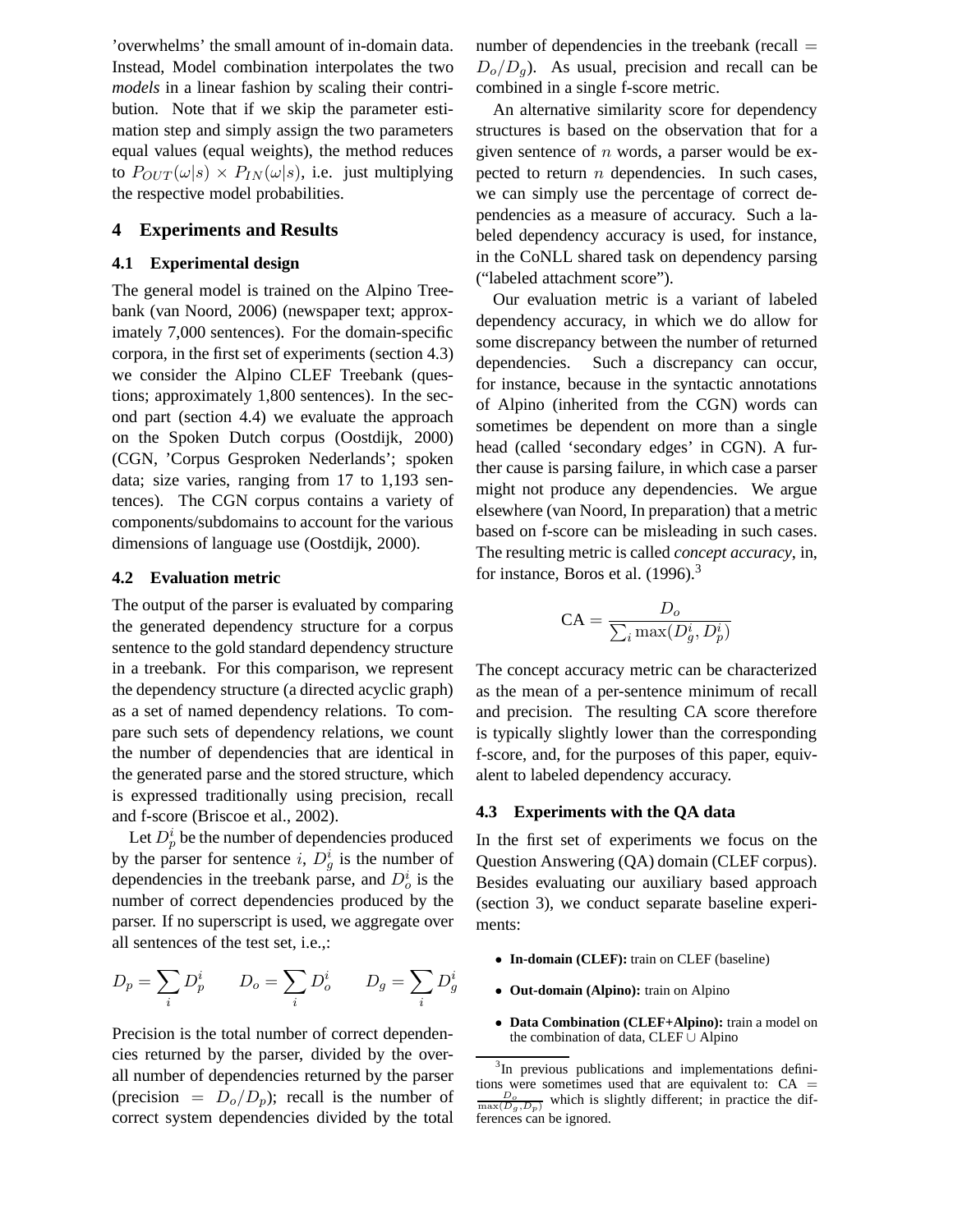| Dataset         | In-dom. | Out-dom. | Data Combination | Aux distribution | Model Combination   |               |
|-----------------|---------|----------|------------------|------------------|---------------------|---------------|
| size (#sents)   | CLEF    | Alpino   | CLEF+Alpino      | CLEF+Alpino_aux  | CLEF aux+Alpino aux | equal weights |
| CLEF 2003 (446) | 97.01   | 94.02    | 97.21            | 97.01            | 97.14               | 97.46         |
| CLEF 2004 (700) | 96.60   | 89.88    | 95.14            | 96.60            | 97.12               | 97.23         |
| CLEF 2005 (200) | 97.65   | 87.98    | 93.62            | 97.72            | 97.99               | 98.19         |
| CLEF 2006 (200) | 97.06   | 88.92    | 95.16            | 97.06            | 97.00               | 96.45         |
| CLEF 2007 (200) | 96.20   | 92.48    | 97.30            | 96.33            | 96.33               | 96.46         |

Table 1: Results on the CLEF test data; underlined scores indicate results > in-domain baseline (CLEF)

- **Auxiliary distribution (CLEF+Alpino aux):** adding the original Alpino model as auxiliary feature to CLEF
- **Model Combination:** keep only two features  $P_{OUT}(\omega|s)$  and  $P_{IN}(\omega|s)$ . Two variants: i) estimate the parameters  $\theta_1$ ,  $\theta_2$  (**CLEF aux+Alpino aux**); ii) give them equal values, i.e.  $\theta_1 = \theta_2 = -1$  (equal weights)

We assess the performance of all of these models on the CLEF data by using 5-fold crossvalidation. The results are given in table 1.

The CLEF model performs significantly better than the out-of-domain (Alpino) model, despite of the smaller size of the in-domain training data. In contrast, the simple data combination results in a model (CLEF+Alpino) whose performance is somewhere in between. It is able to contribute in some cases to disambiguate questions, while leading to wrong decisions in other cases.

However, for our auxiliary based approach (CLEF+Alpino aux) with its regulated contribution of the general model, the results show that adding the feature does not help. On most datasets the same performance was achieved as by the indomain model, while on only two datasets (CLEF 2005, 2007) the use of the auxiliary feature results in an insignificant improvement.

In contrast, simple model combination works surprisingly well. On two datasets (CLEF 2004 and 2005) this simple technique reaches a substantial improvement over *all* other models. On only one dataset (CLEF 2006) it falls slightly off the in-domain baseline, but still considerably outperforms data combination. This is true for both model combination methods, with estimated and equal weights. In general, the results show that model combination usually outperforms data combination (with the exception of one dataset, CLEF 2007), where, interestingly, the simplest model combination (equal weights) often performs best.

Contrary to expectations, the auxiliary based approach performs poorly and could often not even come close to the results obtained by simple model combination. In the following we will explore possible reasons for this result.

**Examining possible causes** One possible point of failure could be that the auxiliary feature was simply ignored. If the estimated weight would be close to zero the feature would indeed not contribute to the disambiguation task. Therefore, we examined the estimated weights for that feature. From that analysis we saw that, compared to the other features, the auxiliary feature got a weight relatively far from zero. It got on average a weight of  $-0.0905$  in our datasets and as such is among the most influential weights, suggesting it to be important for disambiguation.

Another question that needs to be asked, however, is whether the feature is modeling properly the original Alpino model. For this sanity check, we create a model that contains only the single auxiliary feature and no other features. The feature's weight is set to a constant negative value<sup>4</sup>. The resulting model's performance is assessed on the complete CLEF data. The results (0% column in table 3) show that the auxiliary feature is indeed properly modeling the general Alpino model, as the two result in identical performance.

#### **4.3.1 Feature template class models**

In the experiments so far the general model was 'packed' into a single feature value. To check whether the feature alone is too weak, we examine the inclusion of several auxiliary distributions  $(k > 1)$ . Each auxiliary feature we add represents a 'submodel' corresponding to an actual feature template class used in the original model. The feature's value is the negative log-probability as defined in equation 11, where  $OUT$  corresponds to the respective Alpino submodel.

The current Disambiguation Model of Alpino uses the 21 feature templates (van Noord and Malouf, 2005). Out of this given feature templates, we create two models that vary in the number of classes used. In the first model ('5 class'), we create five  $(k = 5)$  auxiliary distributions corresponding to five clusters of feature templates. They are

<sup>&</sup>lt;sup>4</sup> Alternatively, we may estimate its weight, but as it does not have competing features we are safe to assume it constant.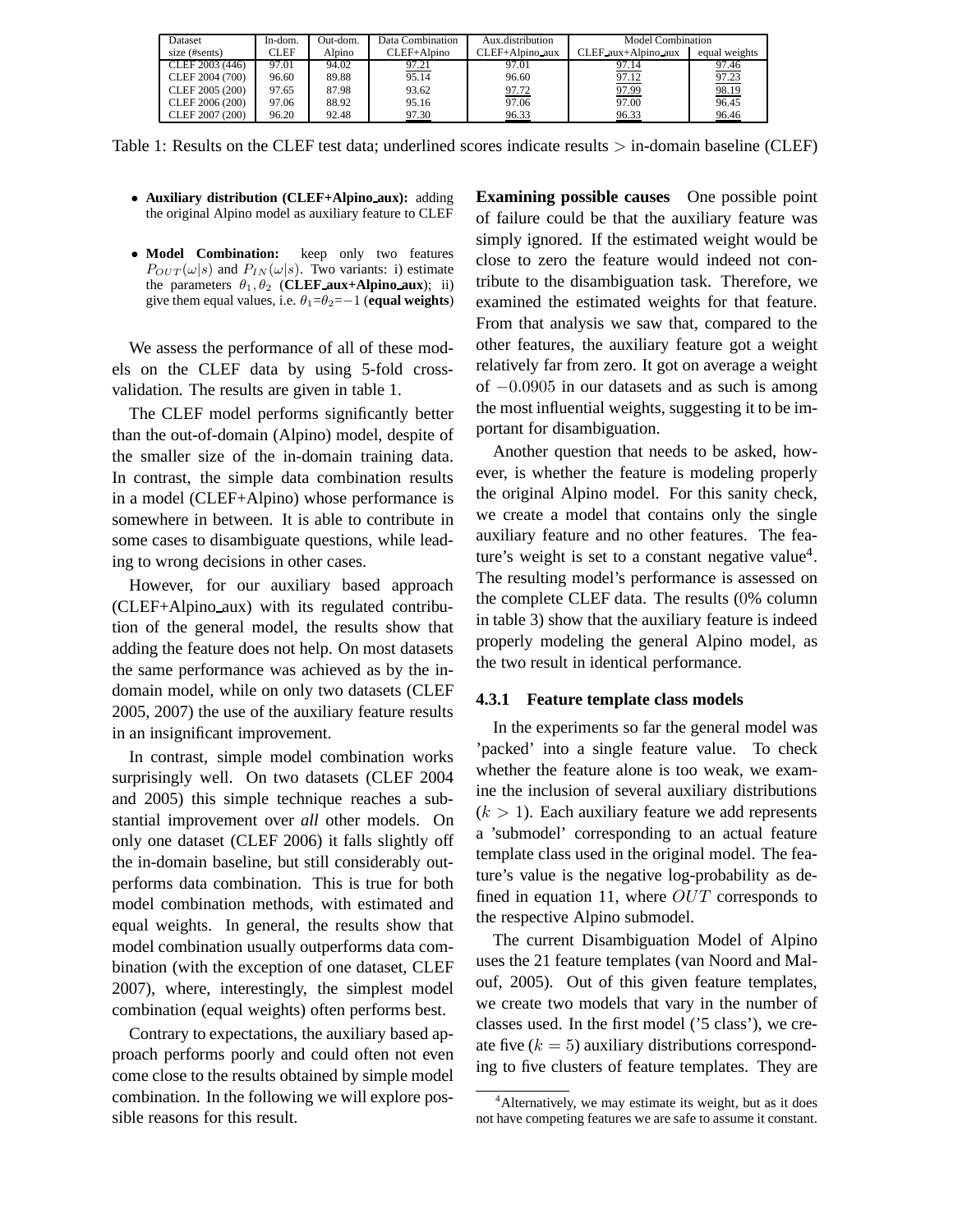defined manually and correspond to submodels for Part-of-Speech, dependencies, grammar rule applications, bilexical preferences and the remaining Alpino features. In the second model ('21 class'), we simply take every single feature template as its own cluster  $(k = 21)$ .

We test the two models and compare them to our baseline. The results of this experiment are given in table 2. We see that both the 5 class and the 21 class model do not achieve any considerable improvement over the baseline (CLEF), nor over the single auxiliary model (CLEF+Alpino aux).

| Dataset (#sents) | 5class | 21 class | CLEF+Alpino_aux | CLEF  |
|------------------|--------|----------|-----------------|-------|
| CLEF2003 (446)   | 97.01  | 97.04    | 97.01           | 97.01 |
| CLEF2004 (700)   | 96.57  | 96.60    | 96.60           | 96.60 |
| CLEF2005 (200)   | 97.72  | 97.72    | 97.72           | 97.65 |
| CLEF2006 (200)   | 97.06  | 97.06    | 97.06           | 97.06 |
| CLEF2007 (200)   | 96.20  | 96.27    | 96.33           | 96.20 |

Table 2: Results on CLEF including several auxiliary features corresponding to Alpino submodels

#### **4.3.2 Varying amount of training data**

Our expectation is that the auxiliary feature is at least helpful in the case very little in-domain training data is available. Therefore, we evaluate the approach with smaller amounts of training data.

We sample (without replacement) a specific amount of training instances from the original QA data files and train models on the reduced training data. The resulting models are tested with and without the additional feature as well as model combination on the complete data set by using cross validation. Table 3 reports the results of these experiments for models trained on a proportion of up to 10% CLEF data. Figure 1 illustrates the overall change in performance.

Obviously, an increasing amount of in-domain training data improves the accuracy of the models. However, for our auxiliary feature, the results in table 3 show that the models with and without the auxiliary feature result in an overall almost identical performance (thus in figure 1 we depict only one of the lines). Hence, the inclusion of the auxiliary feature does not help in this case either. The models achieve similar performance even independently of the available amount of in-domain training data.

Thus, even on models trained on very little indomain training data (e.g. 1% CLEF training data) the auxiliary based approach does not work. It even hurts performance, i.e. depending on the specific dataset, the inclusion of the auxiliary feature



Figure 1: Amount of in-domain training data versus concept accuracy (Similar figures result from the other CLEF datasets) - note that we depict only aux.distr. as its performance is nearly indistinguishable from the in-domain (CLEF) baseline

results in a model whose performance lies even *below* the original Alpino model accuracy, for up to a certain percentage of training data (varying on the dataset from 1% up to 10%).

In contrast, simple model combination is much more beneficial. It is able to outperform almost constantly the in-domain baseline (CLEF) and our auxiliary based approach (CLEF+Alpino aux). Furthermore, in contrast to the auxiliary based approach, model combination never falls below the out-of-domain (Alpino) baseline, not even in the case a tiny amount of training data is available. This is true for both model combinations (estimated versus equal weights).

We would have expected the auxiliary feature to be useful at least when very little in-domain training data is available. However, the empirical results reveal the contrary<sup>5</sup>. We believe the reason for this drop in performance is the amount of available in-domain training data and the corresponding scaling of the auxiliary feature's weight. When little training data is available, the weight cannot be estimated reliably and hence is not contributing enough compared to the other features (exemplified in the drop of performance from 0% to 1%

 $5$ As suspected by a reviewer, the (non-auxiliary) features may overwhelm the single auxiliary feature, such that possible improvements by increasing the feature space on such a small scale might be invisible. We believe this is not the case. Other studies have shown that including just a few features might indeed help (Johnson and Riezler, 2000; van Noord, 2007). (e.g., the former just added 3 features).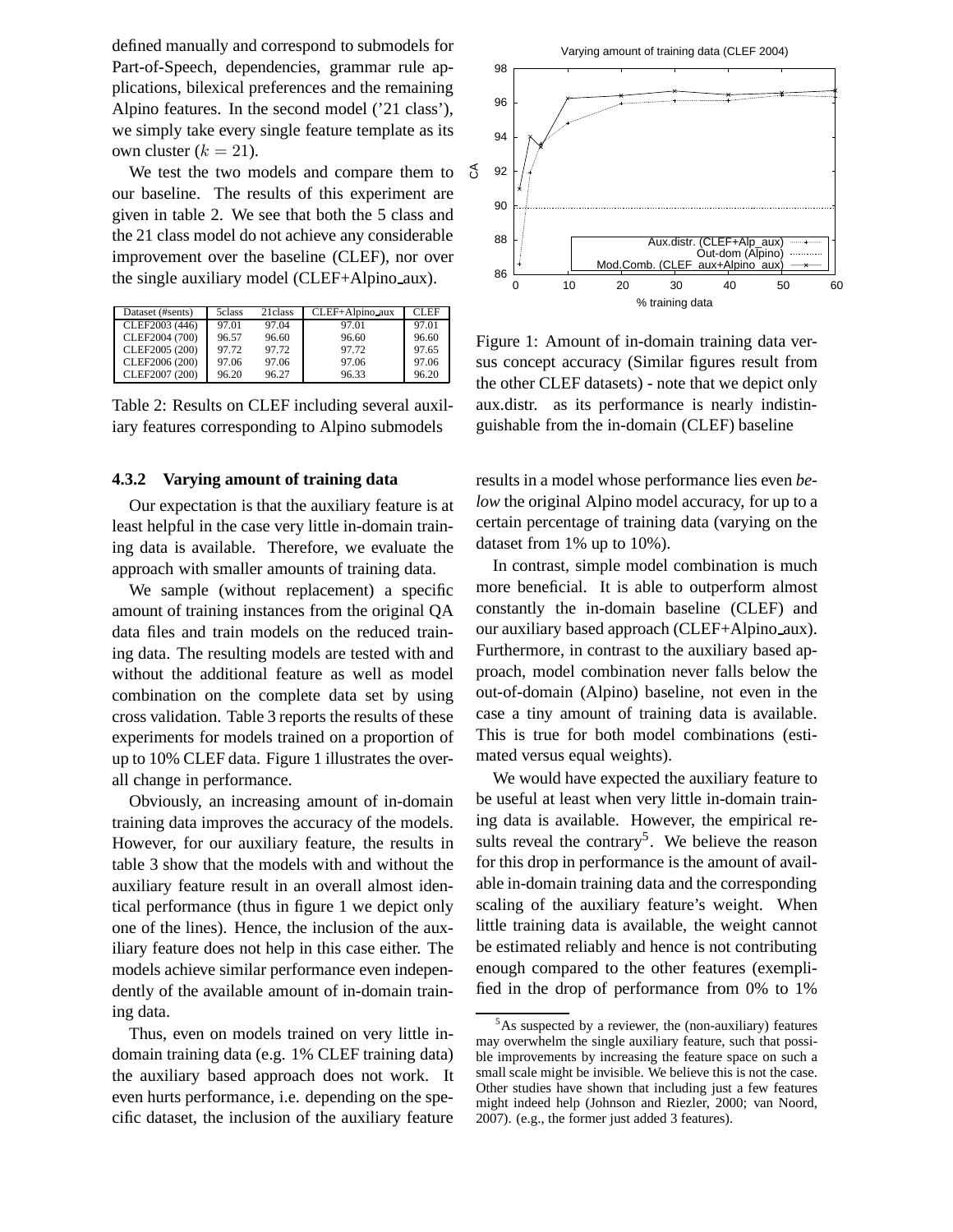|                 | 0%     |            | 1%     |        |       | 5%    |        |        |       | 10%   |        |       |       |       |
|-----------------|--------|------------|--------|--------|-------|-------|--------|--------|-------|-------|--------|-------|-------|-------|
| Dataset         | no aux | $=$ Alp.   | no aux | $+aux$ | m.c.  | eq.w. | no aux | $+aux$ | m.c.  | eq.w. | no aux | +aux  | m.c.  | eq.w. |
| <b>CLEF2003</b> | 94.02  | 94.02<br>Ш | 91.93  | 91.93  | 95.59 | 93.65 | 93.83  | 93.83  | 95.74 | 95.17 | 94.80  | 94.7  | 95.72 | 95.72 |
| <b>CLEF2004</b> | 89.88  | 89.88<br>Ш | 86.59  | 86.59  | 90.97 | 91.06 | 93.62  | 93.62  | 93.42 | 92.95 | 94.79  | 94.82 | 96.26 | 95.85 |
| <b>CLEF2005</b> | 87.98  | 87.98<br>Ш | 87.34  | 87.41  | 91.35 | 89.15 | 95.90  | 95.90  | 97.92 | 97.52 | 96.31  | 96.37 | 98.19 | 97.25 |
| <b>CLEF2006</b> | 88.92  | 88.92<br>Ш | 89.64  | 89.64  | 92.16 | 91.17 | 92.77  | 92.77  | 94.98 | 94.55 | 95.04  | 95.04 | 95.04 | 95.47 |
| <b>CLEF2007</b> | 92.48  | 92.48      | 91.07  | 91.13  | 95.44 | 93.32 | 94.60  | 94.60  | 95.63 | 95.69 | 94.21  | 94.21 | 95.95 | 95.43 |

Table 3: Results on the CLEF data with varying amount of training data

training data in table 3). In such cases it is more beneficial to just apply the original Alpino model or the simple model combination technique.

# **4.4 Experiments with CGN**

One might argue that the question domain is rather 'easy', given the already high baseline performance and the fact that few hand-annotated questions are enough to obtain a reasonable model. Therefore, we examine our approach on CGN (Oostdijk, 2000).

The empirical results of testing using crossvalidation within a subset of CGN subdomains are given in table 4. The baseline accuracies are much lower on this more heterogeneous, spoken, data, leaving more room for potential improvements over the in-domain model. However, the results show that the auxiliary based approach does not work on the CGN subdomains either. The approach is not able to improve even on datasets where very little training data is available (e.g. comp-l), thus confirming our previous finding. Moreover, in some cases the auxiliary feature rather, although only slightly, *degrades* performance (indicated in italic in table 4) and performs worse than the counterpart model without the additional feature.

Depending on the different characteristics of data/domain and its size, the best model adaptation method varies on CGN. On some subdomains simple model combination performs best, while on others it is more beneficial to just apply the original, out-of-domain Alpino model.

To conclude, model combination achieves in most cases a modest improvement, while we have shown empirically that our domain adaptation method based on auxiliary distributions performs just similar to a model trained on in-domain data.

# **5 Conclusions**

We examined auxiliary distributions (Johnson and Riezler, 2000) for domain adaptation. While the auxiliary approach has been successfully applied to lexical selectional preferences (Johnson and Riezler, 2000; van Noord, 2007), our empirical results show that integrating a more general into a domain-specific model through the auxiliary feature approach does not help. The auxiliary approach needs training data to estimate the weight(s) of the auxiliary feature(s). When little training data is available, the weight cannot be estimated appropriately and hence is not contributing enough compared to the other features. This result was confirmed on both examined domains. We conclude that the auxiliary feature approach is not appropriate for integrating information of a more general model to leverage limited in-domain data. Better results were achieved either without adaptation or by simple model combination.

Future work will consist in investigating other possibilities for parser adaptation, especially *semisupervised* domain adaptation, where no labeled in-domain data is available.

# **References**

- Abney, Steven P. 1997. Stochastic attribute-value grammars. *Computational Linguistics*, 23:597–618.
- Berger, A. and H. Printz. 1998. A comparison of criteria for maximum entropy / minimum divergence feature selection. In *In Proceedings of the 3nd Conference on Empirical Methods in Natural Language Processing (EMNLP)*, pages 97–106, Granada, Spain.
- Berger, Adam, Stephen Della Pietra, and Vincent Della Pietra. 1996. A maximum entropy approach to natural language processing. *Computational Linguistics*, 22(1):39–72.
- Boros, M., W. Eckert, F. Gallwitz, G. Görz, G. Hanrieder, and H. Niemann. 1996. Towards understanding spontaneous speech: Word accuracy vs. concept accuracy. In *Proceedings of the Fourth International Conference on Spoken Language Processing (ICSLP 96)*, Philadelphia.
- Briscoe, Ted, John Carroll, Jonathan Graham, and Ann Copestake. 2002. Relational evaluation schemes. In *Proceedings of the Beyond PARSEVAL Workshop at the 3rd International Conference on Language Resources and Evaluation*, pages 4–8, Las Palmas, Gran Canaria.
- Gildea, Daniel. 2001. Corpus variation and parser performance. In *Proceedings of the 2001 Conference on Empirical Methods in Natural Language Processing (EMNLP).*
- Hara, Tadayoshi, Miyao Yusuke, and Jun'ichi Tsujii. 2005. Adapting a probabilistic disambiguation model of an hpsg